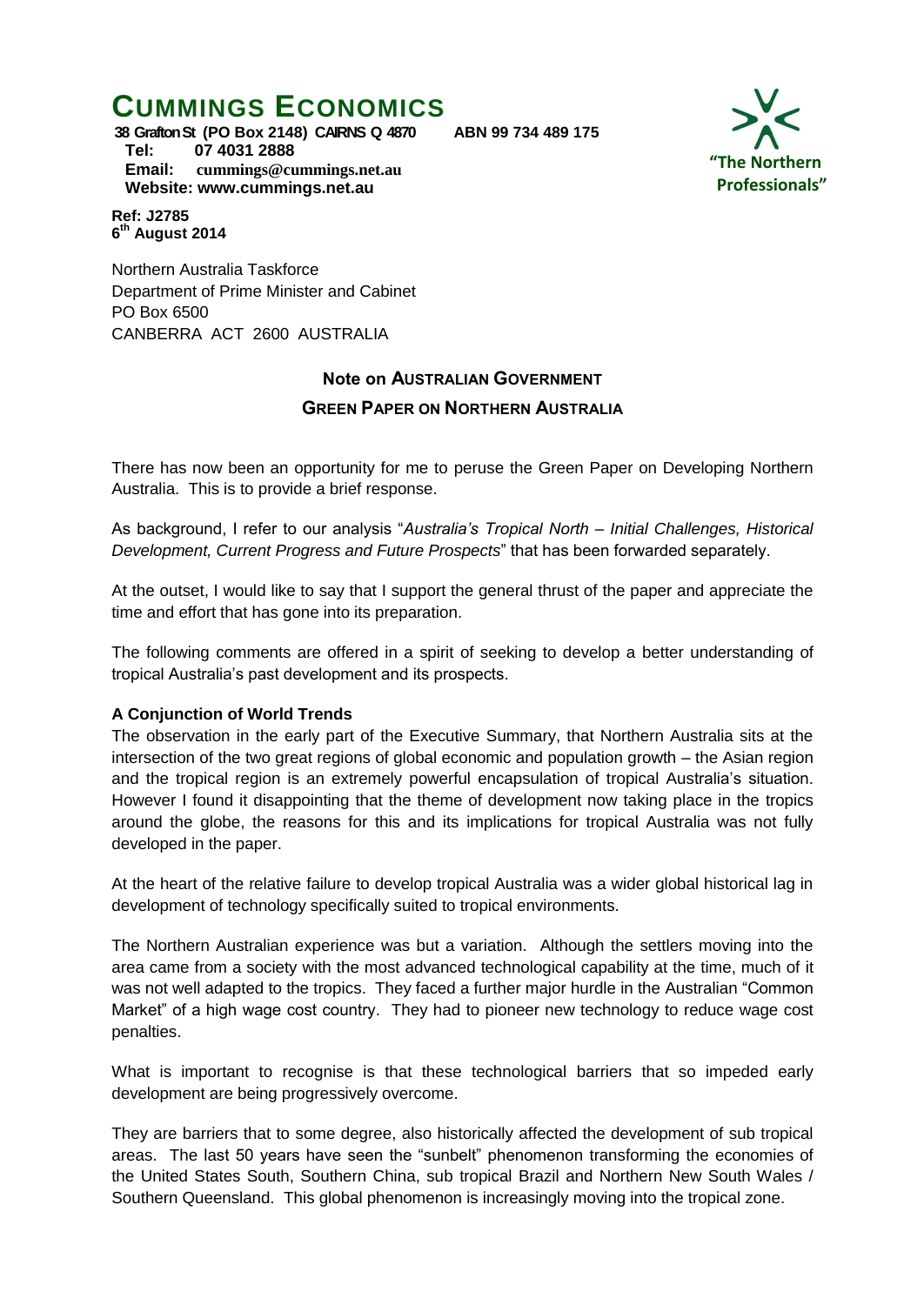The technology involved is across a broad spectrum – anything that relates to the environment. Obviously it includes plants and animals for farming, mechanization and farming systems, but also housing and building, gardening, clothing, medicine and health, weather forecasting.

What needs to be portrayed is that over the past 50 years, major advances have been made that have been progressively changing prospects in tropical Australia along with other parts of the tropical world.

## **Notable Technological Advances in Tropical Australia**

The once protected sugar industry is now world competitive following the mechanization of cane harvesting. The cattle industry has been transformed by the introduction of Brahman cattle of Indian origin.

The northern tourist industry has led the world in adaptation of technology to coral reef viewing and rainforest presentation.

Improved detergents, insecticides, mould resistant paints, jet sprays, refrigeration, cheap ceiling fans and air-conditioning have transformed everyday living conditions during the summer wet season.

Satellites have vastly improved weather warning systems. New building standards and techniques have reduced cyclone damage.

Old scourges of malaria have been eradicated and dengue brought under control. If you take out the impact of lower life expectancy figures Australia wide among indigenous people and their higher proportion in the North's population, life expectancies are much the same in the north as in the south.

Against this background, Australia's northern regions have been growing at a far stronger rate than southern Australia. There is no need for a 'black armband' view of Northern Australia at this point in its history, or for that matter, the world's tropical zone in general.

The historical lag is clearly on its way out. I think this theme could be better sustained throughout the paper.

#### **Dangers of a Eurocentric / Southern Australian Perspective**

The comment that the North has harsh and extreme and often unpredictable weather is partly a view that is coloured by technology. The same could be said of northern Europe before suitable technology to see through harsh winters was developed.

What is important to recognize is that technology development has been reducing the negative aspects and exposing the positives. From being regarded as hardship postings, the northern cities are being increasingly seen as desired places to live.

In relation to tropical Australia's position as a supplier of technology to other parts of the tropics, there is a potential trap in believing that we are superior in everything and in a position to teach the rest of the tropical world how to do all things.

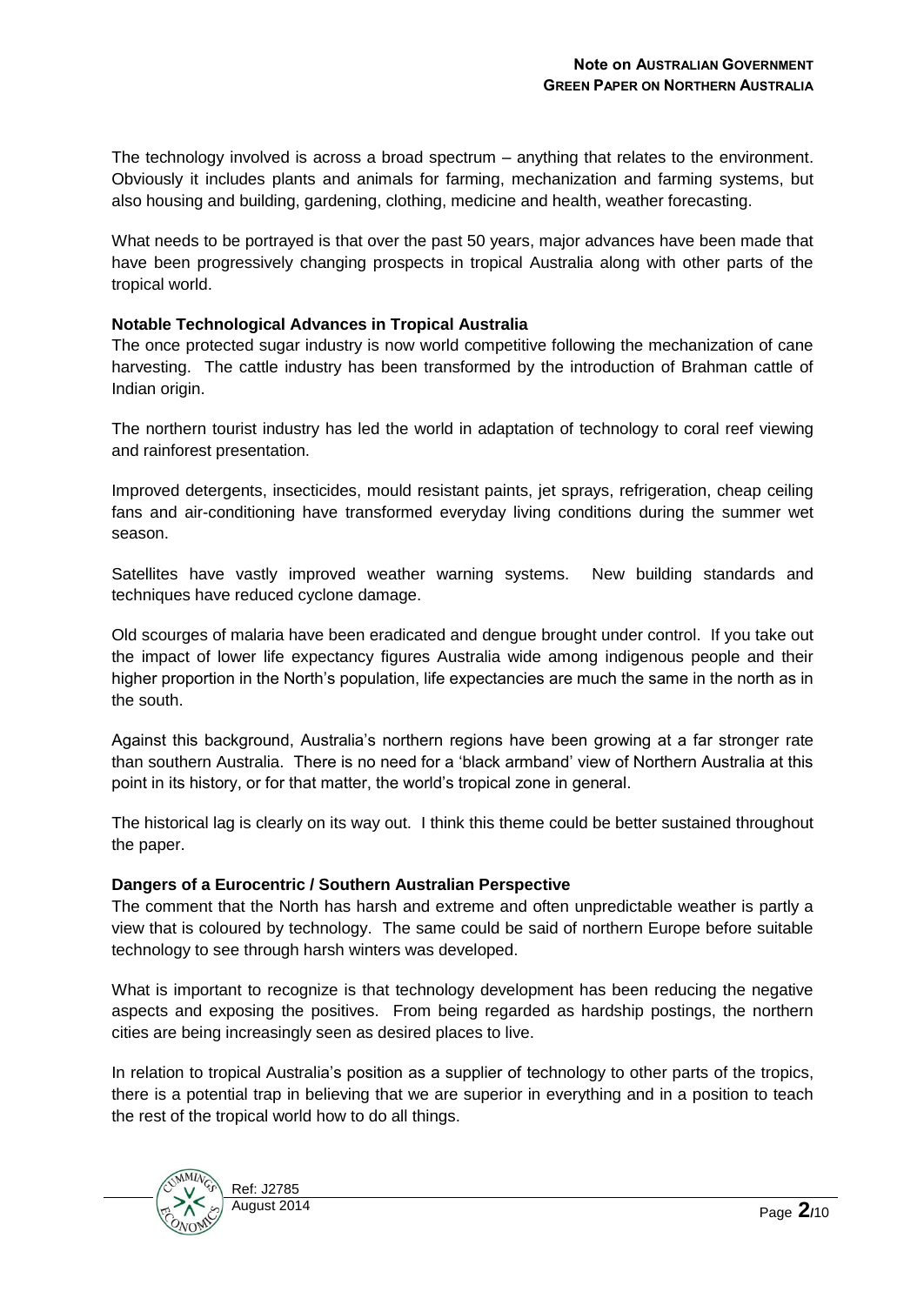In fact, the areas in which we have superior technology are relatively narrow and shaped by our fairly untypical high wage cost conditions. What is important is that tropical Australia play a key role in the development of a better interflow of tropical related technological knowledge around the tropical zone.

#### **Governance**

The comment in the summary under the heading "Governance" of "capable and sustainable local institutions" should be replaced by "Devolving more decision making powers to local institutions in the North". Instead of the paper implying that governance problems in the North are internal due to smaller populations, it needs to recognise the real governance problems are external. There are many capable local institutions in the North. The problem is the removal of decision making from those institutions to remote unbalanced decision making in the south that panders to sectional interests in southern Australia.

#### **Misuse of the Word "Resources"**

The term "resources" should not be used as a substitute for "mining" or "minerals". It is misleading and confusing. Resource based industries are those based on a variety of resources and not just minerals. The North's natural resource based industries include those based on plant growth potential, minerals and energy, and marine resources. Importantly, although a service industry, most tourism in the North is based on natural resources / attractions.

#### **Cost Benefit Analysis**

There is a potential for severe deficiencies in conventional benefit cost analysis in relation to the North.

Much conventional benefit cost analysis is heavily oriented to comparative assessment of projects in urban situations in southern Australia. Benefit cost analyses commonly have "project" periods of 20-40 years. Those carrying them out are often poorly equipped to assess the type of developments likely to occur in the North's situation over this type of time scale.

It is unlikely that a conventional benefit cost analysis would have predicted the extent of the return to the economy of the upgrading of Cairns airport in 1984 to take wide bodied jets direct from overseas. The sealing of roads into the Cooktown district has switched on a major expansion of agriculture in the area as well as tourism expansion. The question is, who was qualified to predict what would happen on a 20-40 year horizon?

#### **Urban Growth in the North**

Although it does not appear in the Green Paper, there have been suggestions made that urban growth would be best promoted by concentrating in building up one or two urban centres to become metropolitan centres.

Appended is a note that sets out:

- o How urban growth rates in the North are outstripping those of the metropolitan areas of the south
- o The realities of areas and distances that leads to the current five regional capital cities;
- o The importance of developing dispersed urban service centres in the process of northern development.

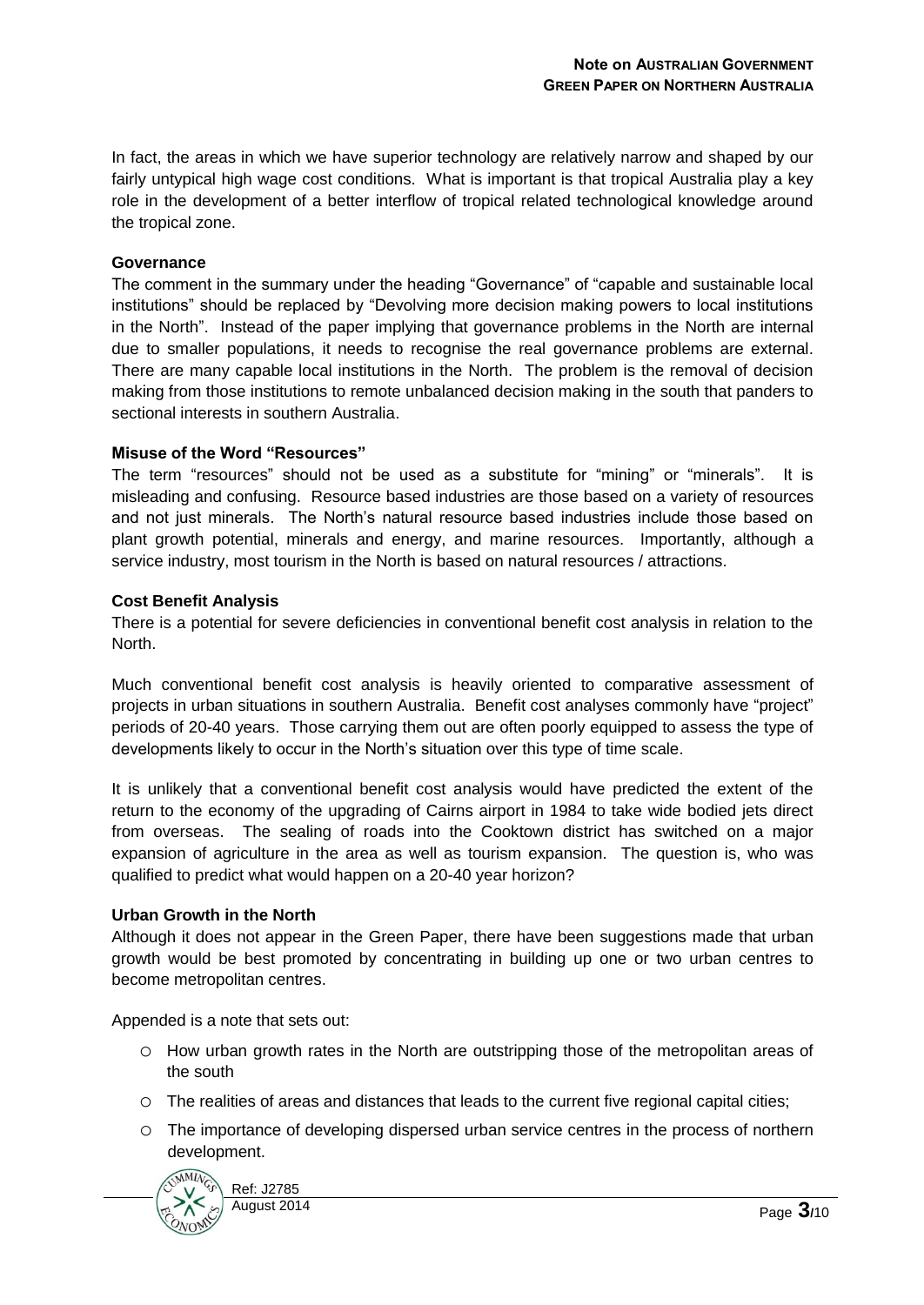There is a need in the North's situation to turn the "growth centre" theory as an instrument of economic policy on its head. Urban service centres need to be located to facilitate dispersed, mainly resourced based development, across the North's regions.

#### **Agriculture**

Further to the earlier comments, there seems to be a lack of appreciation of the very real advances that have been made in pastoral and agricultural technology in the North over recent decades.

The extent of the underlying potential compared with southern Australia could be better presented.

Rainfall variability aspects tend to be over stressed, importance of irrigation and there tends to be a fixation with the Ord and its previous problems.

There seems to be limited analysis of the practical importance in the expansion of agriculture of availability and costs of inputs, including from supporting service towns and of infrastructure including roads, power, ports, and direct shipping services.

#### **Impacts of High Indigenous Population on Statistics**

It is well known there is a differential between indigenous and non-indigenous population in a range of social statistics including health, life expectancy, education levels and attendance, use of internet, etc. These differences are throughout Australia and not just in the North. However there is a much higher proportion of indigenous population in the North.

Figures that just give simple comparisons of the North with southern Australia that don't recognize this factor can be highly misleading and a 'belittling' of the North's capabilities and achievements.

#### **Infrastructure**

There is a lack of statistical portrayal of comparative underdevelopment of rail and road infrastructure, water storages and grid supply of electricity in the North, especially in the Far North, compared with southern Australia.

#### **Technology and Innovation**

The section on technology and innovation misses the theme of improving technology specifically related to the tropics.

#### **Interface with the Near North**

While border protection and biosecurity issues are discussed, there seems to be little attention to the special economic interface between the Far Northern regions and adjacent areas in Papua New Guinea, the Pacific and Eastern Indonesia and:

- o The role of the Northern Gateway cities in supplying goods and services into this area;
- o The special role the Northern Gateway cities play in Australia's relationships with these areas.

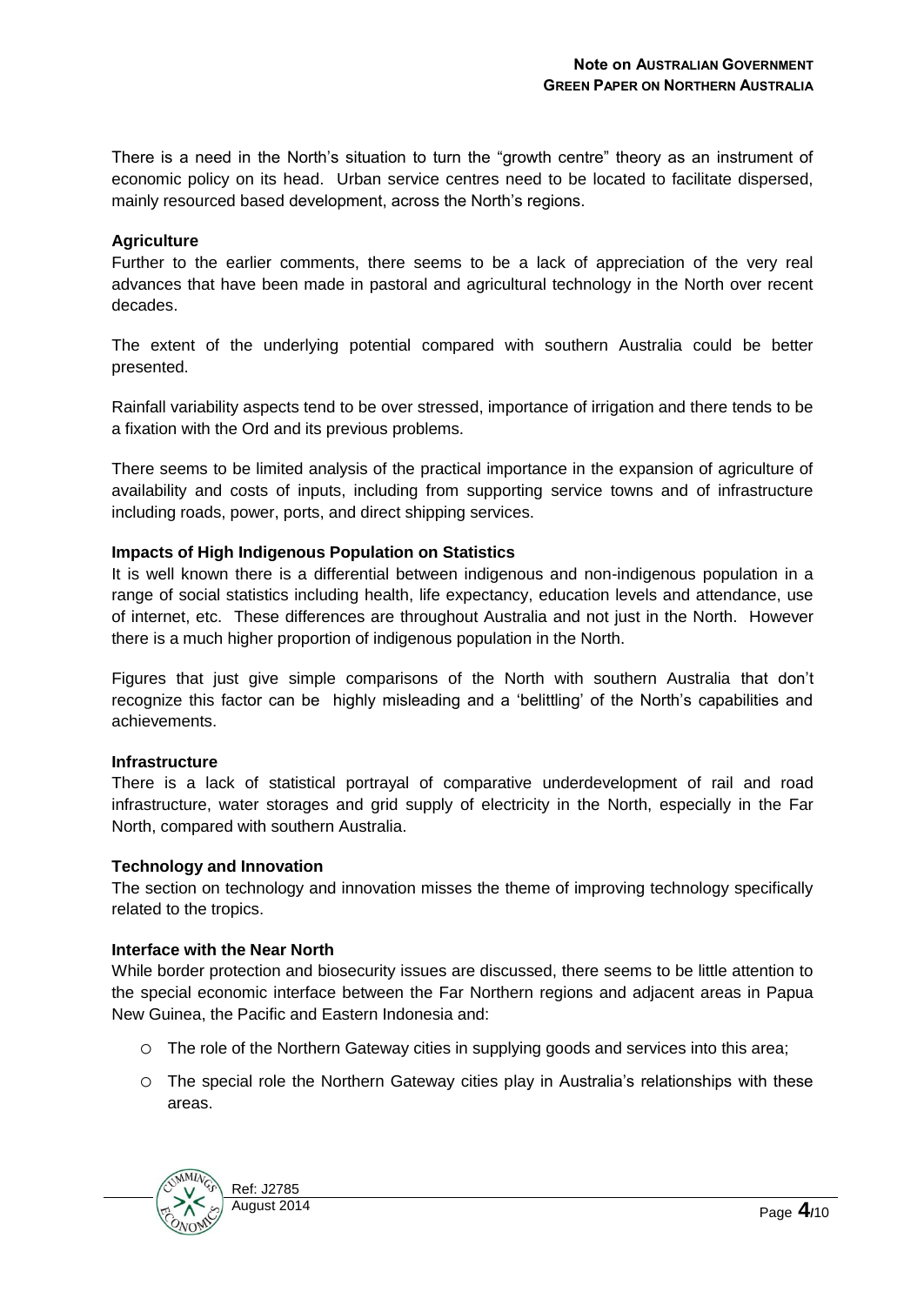## **Policies**

The following from "Australia's Tropical North Analysis" sets out seven major fields in which policies are needed to assist the North reach its potential.

- **1. Technology** There is a major need for governments to provide a framework in which further technological breakthroughs related specifically to the tropics can occur and be adopted, to overcome the technological lag that has so affected the development of tropical Australia and the tropics generally around the globe.
- **2. Governance** Past governance structures relating to an underdeveloped tropical Australia have been proving a major hindrance as progress accelerates. There is an urgent need to remodel and adapt government structures to meet the needs of a growing North.
- **3. Infrastructure** There are major inadequacies in the North's infrastructure that must be addressed if the potential new dimensions for the Australian economy are to be realised.
- **4. Concepts and Images** There is a need for a better understanding of Northern Australia in Southern Australia, to correct a whole range of poor economic thinking and concepts and to help remove some of the old outdated images of the North and the tropics still prevalent in Southern Australia.
- **5. Indigenous Progress** With indigenous population representing from 15% to 30% of total population in the major regions across the Far North and responsible for large areas of land, it is absolutely vital to the North's future that real progress is made in bringing indigenous people through to full economic and social empowerment and economic participation.
- **6. National Economic and Industry Policy Settings** National economic policy as it affects wages, taxation, interest rates, exchange rates and industry support can have a substantial impact on the North's progress. If the North's potential is to be realised, the setting of these policies needs to take the importance of the North's future progress into account.
- **7. International Engagement** With the North's regions sharing international boundaries and growing economic and social links with Asia Pacific areas to its immediate north, with expanding direct economic links with a developing Asia and in the future playing a special role in relation to the globe's tropical areas, there is a special need for stronger direct Commonwealth engagement with the North's regions and its major gateway cities.

W S (Bill) Cummings 06-08-2014

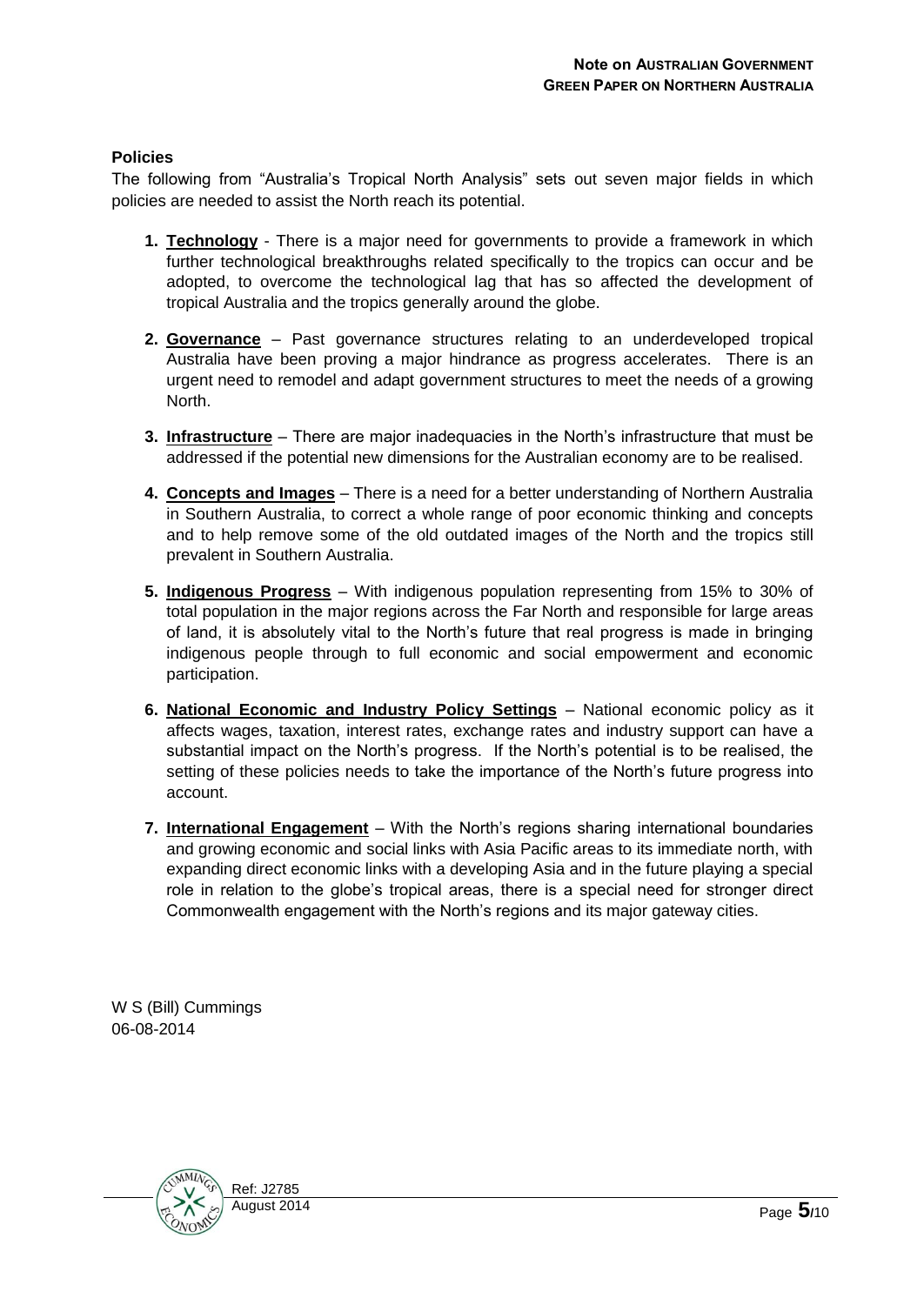## **APPENDIX**

**Ref: J2780 / July 2014**

# **A Note on URBAN GROWTH IN NORTHERN AUSTRALIA COUNTERING UNREALISTIC SUGGESTIONS**

There have been suggestions recently that population growth in Northern Australia would be best promoted by concentrating on building up one city as a 'metropolitan' centre with Darwin, Townsville (or Cairns) being canvassed. This suggestion is unrealistic.

#### **Ignores geographically realities**

The suggestion fails to recognise that Northern Australia covers an area almost equivalent to that of southern Australia. Realities of areas and distances in southern Australia leads to six states and five metropolitan centres.

Although populations in Northern Australia are much smaller, realities of areas and distances leads to six clearly defined regions served by five regional cities of Darwin, Cairns, Townsville, Mackay and Rockhampton.

The regions these cities service are state sized in dimension. The Cairns / Far North region is as deep from north to south as the State of New South Wales. The regions based on Cairns, Townsville and Rockhampton, each cover an area as large or larger than Victoria (see **Map 1**). The Mackay region covers an area the size of Tasmania.

Ratios of population in the regional cities compared with hinterland and total regional populations are fairly typical of capital city relationships, ie. accounting for about half or more of total regional population. Typical of worldwide trends, the cities have been accounting for an increasing proportion of population in each of the regions.

|                                           | 1976          |                        | 2011          |                        |
|-------------------------------------------|---------------|------------------------|---------------|------------------------|
|                                           | <b>Number</b> | % Capital<br>of region | <b>Number</b> | % Capital<br>of region |
| Darwin                                    | 46.655        | 46%                    | 129.062       | .56%                   |
| <b>Northern Territory</b>                 | 101.400       |                        | 231,331       |                        |
| Cairns SSD                                | 48.753        | 39%                    | 146.477       | .55%                   |
| Far North Queensland SD                   | 125.210       |                        | 265.945       |                        |
| <b>Townsville SSD</b>                     | 88.400        | 47%                    | 167.636       | 64%                    |
| North & North West SDs                    | 180.560       |                        | 260.048       |                        |
| Mackay SSD                                | 39,500        | 44%                    | 83.350        | 49%                    |
| Mackay SD                                 | 89,300        |                        | 171.297       |                        |
| Rockhampton/Gladstone SSDs <sup>(1)</sup> | 72.900        | .51%                   | 126.155       | 55%                    |
| Fitzroy & Central West SDs                | 144.050       |                        | 229.552       |                        |

*Table #1: Historical Population Relationship between the North's Regional Capitals and their Service Areas (estimated residential population)*

*(1) Note: Rockhampton's port is about 100km away at Gladstone. The other cities are co-located with their port.*

*Source: Cummings Economics from Australian Bureau of Statistics (ABS) Cat 3218.0 and previous.*

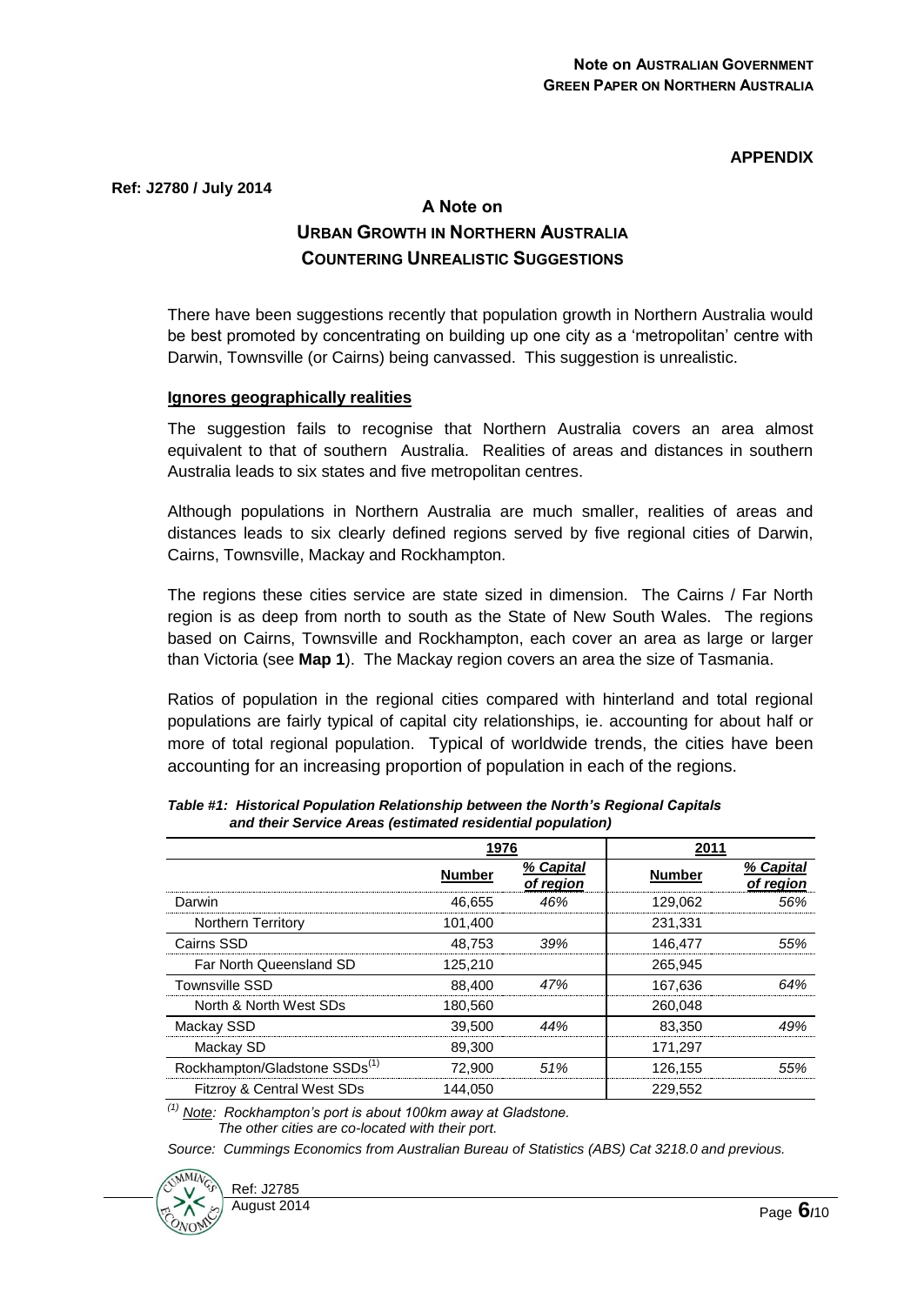

## **Map 1 – Area of Northern Queensland Compared with New South Wales, Victoria and Tasmania**

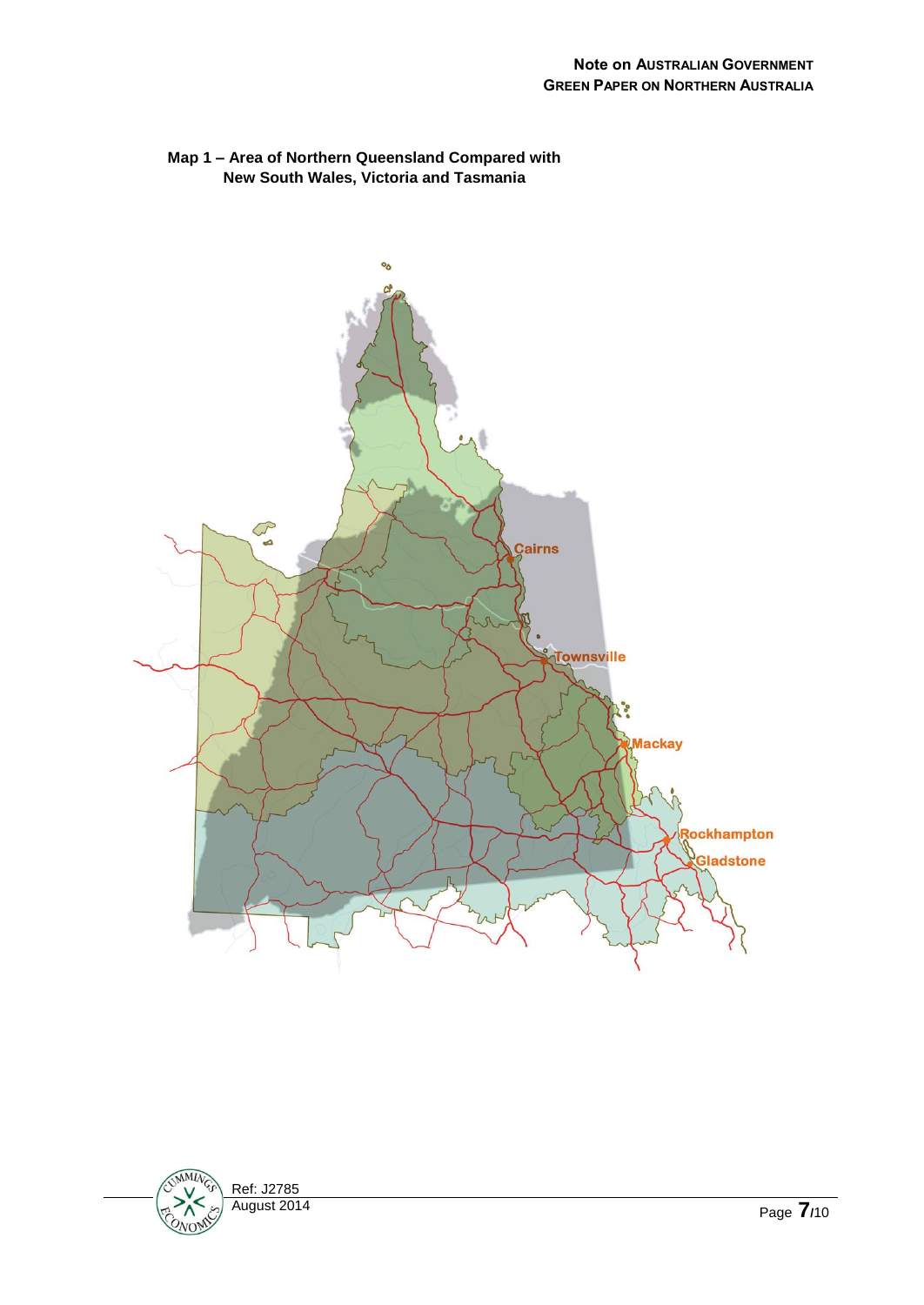## **The northern cities already outpacing the southern metropolitan centres**

The suggestion ignores that the North's regional capitals have been growing strongly as part of an increasingly successful North.

*Table #2: Long Term Growth, Northern Australia's Major Regional Capitals, 1976 to 2011 (Est Res Pop'n)*

| <b>Northern Australia</b> |         |             |            |         |
|---------------------------|---------|-------------|------------|---------|
|                           |         |             |            |         |
| Darwin                    | 46.655  | 129.062<br> | 82.407<br> | $+177%$ |
| Cairns                    | 48.753  | 146 477     | 97.724     | +200%   |
| Townsville                | 88.401  | 167.626     | 79.225     |         |
| Mackay                    | 39,500  | 83 350      | 43.850     | $+111%$ |
| Rockhampton / Gladstone   | 72.900  | <br>26 155  | 53.255     | .73%    |
| Total                     | 296.209 | 652.670     | 356.461    | $+120%$ |

*Source: Cummings Economics from ABS Cat 3218.0 and previous.*

Percentage growth rates of the combined northern cities at 120% has outstripped that of all the southern metropolitan centres.

*Table #3: Percentage Growth Combined Northern Cities Compared with Southern Metropolitan Centres, 1976-2011*

| cf Northern Regional Capitals | $+120%$ |  |
|-------------------------------|---------|--|
| Average                       | $+60%$  |  |
| Perth                         | $+117%$ |  |
| ahirlah                       | $+34%$  |  |
| <b>Brishane</b>               | $+103%$ |  |
| Melbourne                     | $+49%$  |  |
|                               | $+47%$  |  |

*Source: Cummings Economics from ABS Cat 3218.0 and previous.*

As following **Table #4** illustrates, the combined population growth 1976-2011 in the northern regional cities exceeded in absolute terms that of Adelaide (the smallest of the southern metropolitan centres). On a continuation of 1976-2011 trajectories, their combined total will be close to Adelaide in size by 2046.

| Table #4: Growth in Population, Northern Regional Capitals and Greater Adelaide Metropolitan |  |  |  |
|----------------------------------------------------------------------------------------------|--|--|--|
| Area Compared, 1976-2011                                                                     |  |  |  |

| <b>Population</b>     | <b>Regional Cities</b><br><b>Northern Australia</b> | reater    |  |
|-----------------------|-----------------------------------------------------|-----------|--|
| 1976                  | 296.209                                             | 940.100   |  |
| 2011                  | 652.670                                             | 1.262.940 |  |
| Growth                | 356,461                                             | 322,840   |  |
|                       | $+120%$                                             | $+34%$    |  |
| <b>Projected 2046</b> | 1,435,874                                           | 1,692,340 |  |

*Source: Cummings Economics from ABS Cat 3218.0 and previous.*

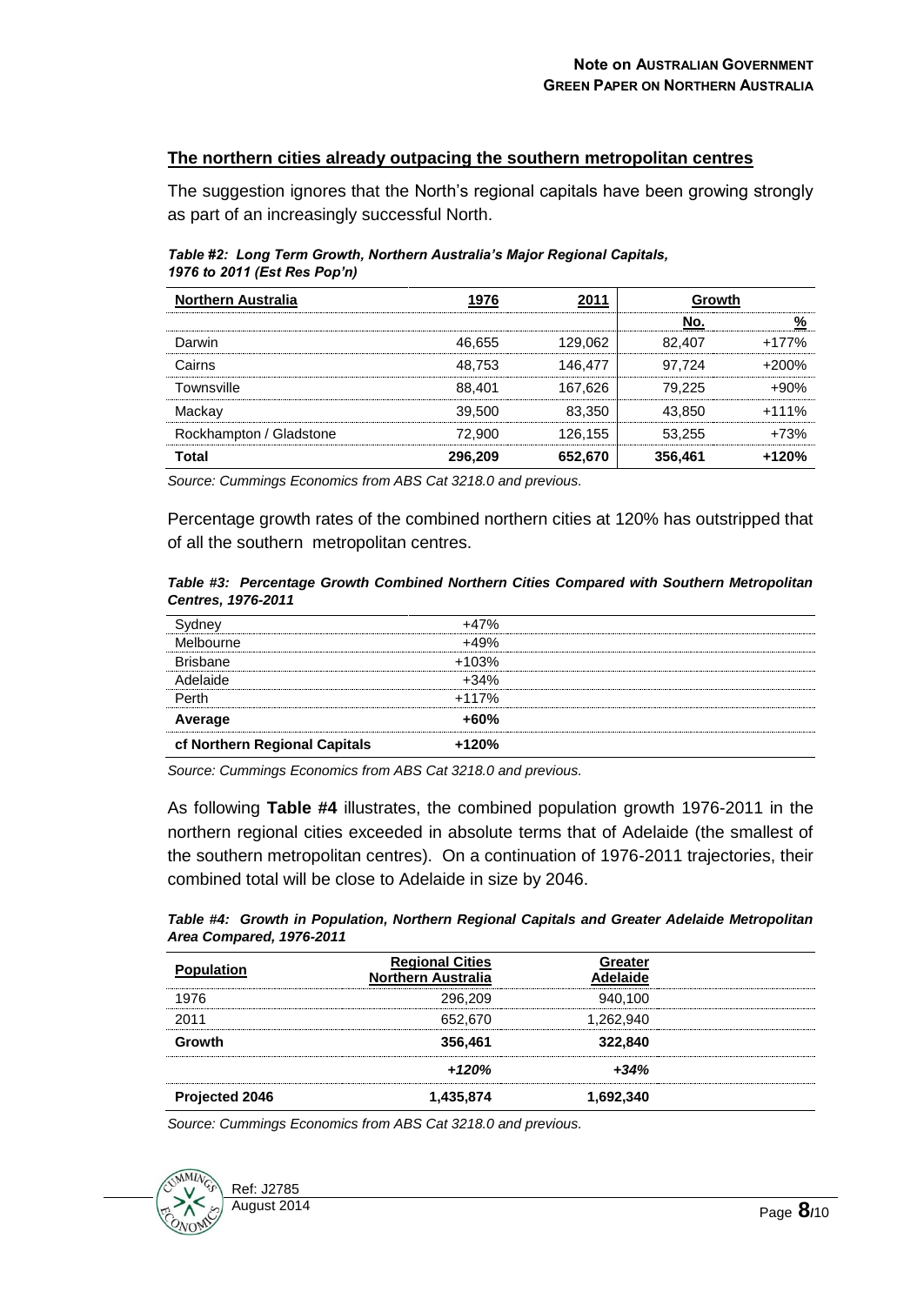## **Ignores economic realities**

Like the metropolitan centres in southern Australia, the comparative growth of the regional cities of the North is very much governed by a combination of the inherent natural resource endowment in their service regions, strategic location, market, and economic forces.

An examination of **Table #2** indicates that the two largest cities in 1976, Townsville and Rockhampton / Gladstone (the old pastoral port capitals of Northern and Central Queensland), have been the slowest growing.

Fastest growing have been the two Far Northern cities of Cairns and Darwin servicing regions deeper into the tropics and previously less developed. These cities are also closest to Asia.

Mackay located like Cairns in a higher rainfall coastal belt, has already passed Rockhampton (without Gladstone) in population.

Cairns has been drawing up on Townsville and its regional population is now larger than the Townsville region.

Townsville, despite a great deal of 'pump' priming as a 'growth centre' in the past, including major defence bases, university, research and government offices, has failed to respond commensurately.

Townsville has been successful as a capital of its immediate north and north west regions and increased its percentage of population in this area. However its percentage of population in a wider northern Queensland region from Sarina north has hardly increased, ie. from 22% in 1976 to 24% in 2011. This is hardly a capital city relationship to this wider area.

Similarly Rockhampton has failed to develop a capital city relationship with a wider Central Queensland region.

## **The right policies for urban development in the North**

The North has five well established urban growth centres (including Rockhampton / Gladstone as one growth centre), that by and large, have been outgrowing in percentage terms the metropolitan centres of the south and by a long way most regional cities in the south. They each service state sized regions and there is need for Government services to be delivered through each; not just one of two.

As **Table #5** illustrates, on a repeat of the growth trajectories of the 35 years, 1976 to 2011, population in the Northern capitals could be expected to be up to 1.4 million by 2046.